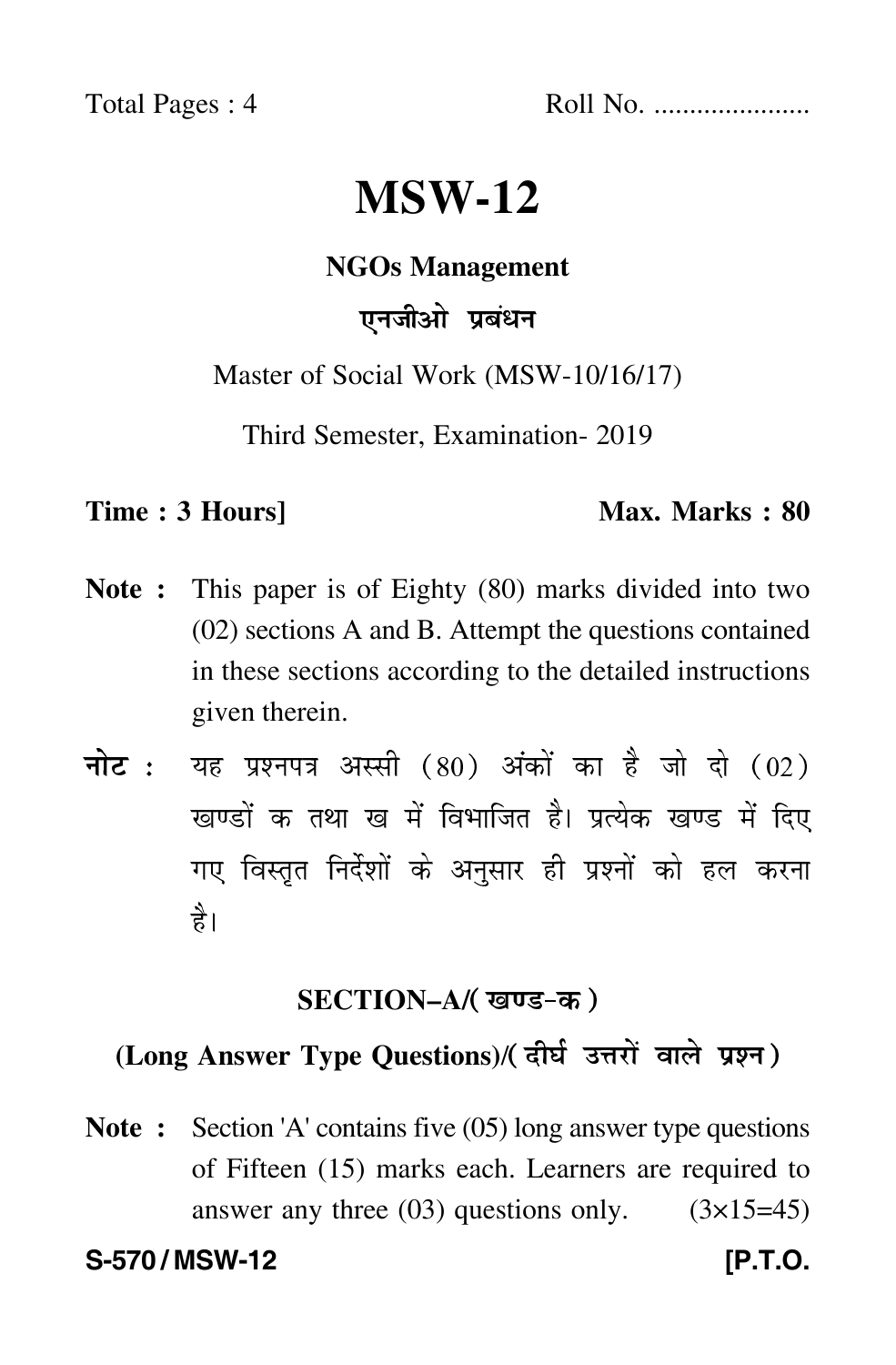- <mark>नोट</mark> : खण्ड 'क' में पाँच (05) दीर्घ उत्तरों वाले प्रश्न दिये गये हैं, प्रत्येक प्रश्न के लिए प्रन्द्रह (15) अंक निर्धारित हैं। शिक्षार्थियों को इनमें से केवल तीन (03) प्रश्नों के उत्तर देने हैं।
- **1.** Describe the need of N.G.Os, with its relevance. गैर सरकारी संस्थाओं की आवश्यकता तथा इसके महत्त्व को वर्णित करें।
- **2.** Give in explanatory manner, functions of N.G.Os. गैर सरकारी संस्थाओं को प्रकायों की विवेचना करें।
- **3.** Write about challenges of any rnanagement. किसी भी प्रबन्धन के सामने आने वाली चुनौतियों को बताएँ।
- **4.** Describe the process of registration of N.G.Os. गैर सरकारी संस्था की पंजीकरण प्रक्रिया बताएँ।
- **5.** Write an essay on women's status in "Indian Games". भारतीय खेलों में महिलाओं की प्रस्थिति बताएँ।

#### **SECTION–B/**

### (Short Answer Type Questions)/( लघु उत्तरों वाले प्रश्न )

**Note :** Section 'B' contains eight (08) short answer type questions of seven (07) marks each. Learners are required to answer any five (05) questions only.

 $(5 \times 7 = 35)$ 

#### **S-570 / MSW-12 [ 2 ]**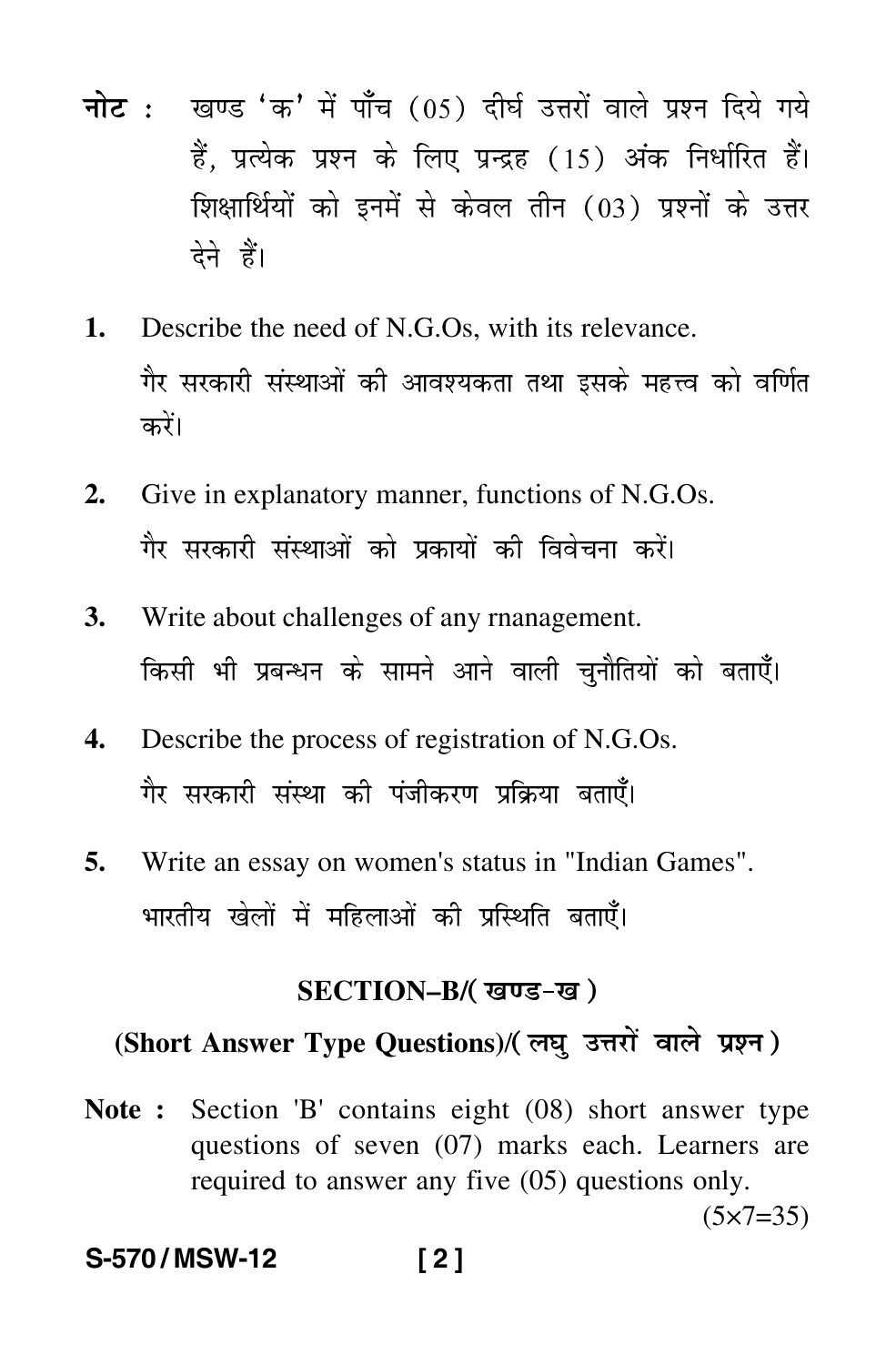- नोट: खण्ड 'ख' में आठ (08) लघु उत्तरों वाले प्रश्न दिये गये हैं. प्रत्येक प्रश्न के लिए सात (07) अंक निर्धारित हैं। शिक्षार्थियों को इनमें से केवल पाँच (05) प्रश्नों के उत्तर देने हैं।
- What is memorandum?  $\mathbf{1}$ . जापन क्या है?
- What is the role of power ministry?  $2.$ उर्जा मंत्रालय का क्या काम है?
- What do you mean by Ledger book, Record book, & 3. Vouchers? लेजर किताब. रिकार्ड किताब तथा वाऊचर से आपका क्या तात्पर्य है ?
- Explain the importance of 2nd October In India. 4.
	- 2 अक्टबर का भारत में क्या महत्त्व है?
- 5. What is the importance of RTI? सूचना के अधिकार का क्या महत्त्व है?
- What are the major steps to register a society? 6. किसी सोसाइटी के पंजीकरण के महत्त्वपूर्ण चरण बताएँ। S-570/MSW-12  $131$

IP.T.O.